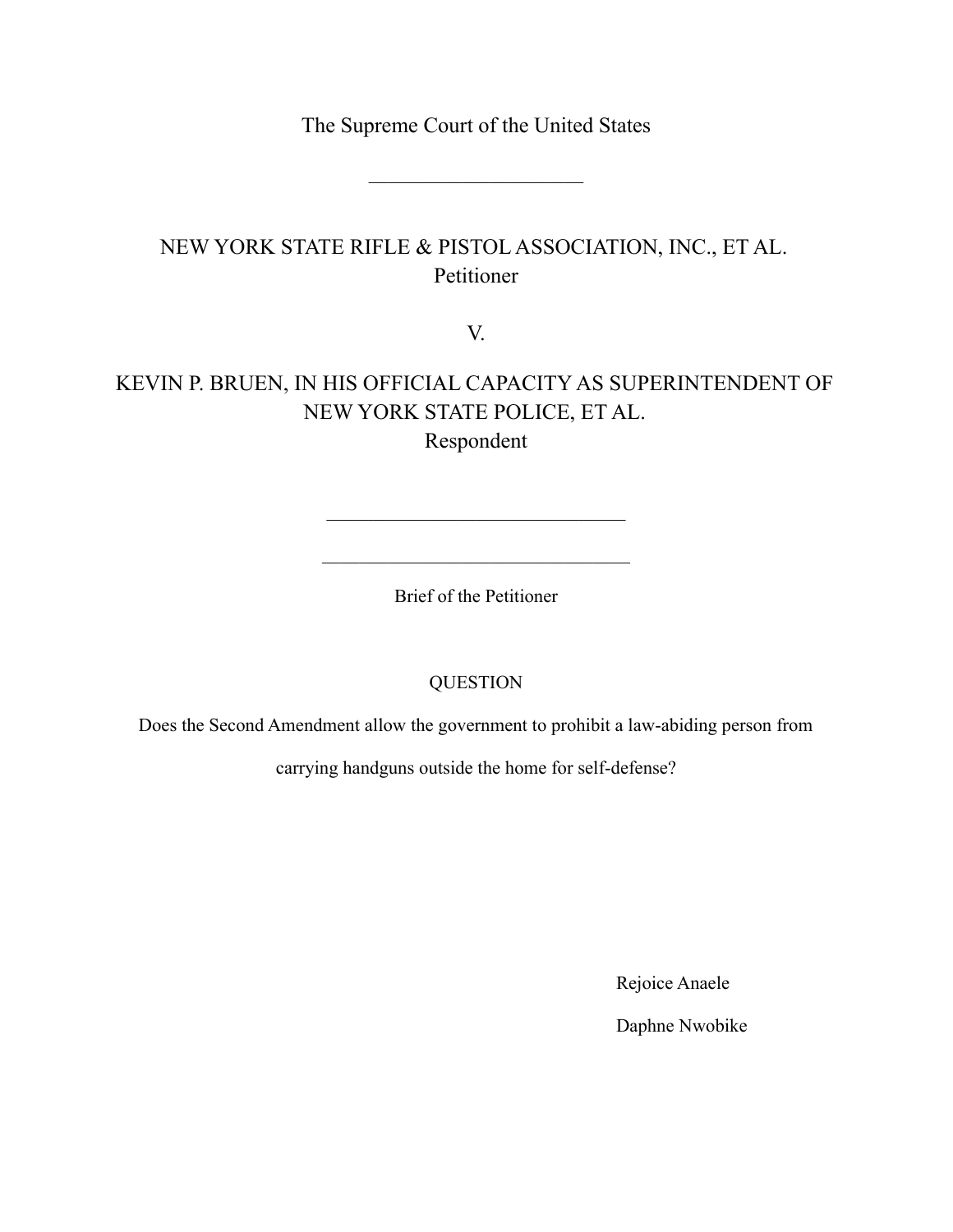### TABLE OF CONTENTS

### TABLE OF AUTHORITIES

| Cases                                                |
|------------------------------------------------------|
| District of Columbia v. Heller, 554 U.S. 570 (2008)  |
| United States v. Miller, et al., 307 U.S. 174 (1939) |
| McDonald v. City of Chicago, 561 U.S. 742 (2010)     |
| Caetano v. Massachusetts, 136 S.Ct. 1027 (2016)      |
| Kachalsky v. County of Westchester,                  |

### **Other Authorities**

The United States Constitution New York's Ratification of Constitution with Proposed Amendments (1788) Cesare Beccaria, An Essay on Crimes and Punishments (1764) English Bill of Rights Blackstone's Commentaries Articles of Confederation (1777) Massachusetts Declaration of Rights (1780) Thomas Jefferson, Letter to Destutt de Tracy (January 26, 1811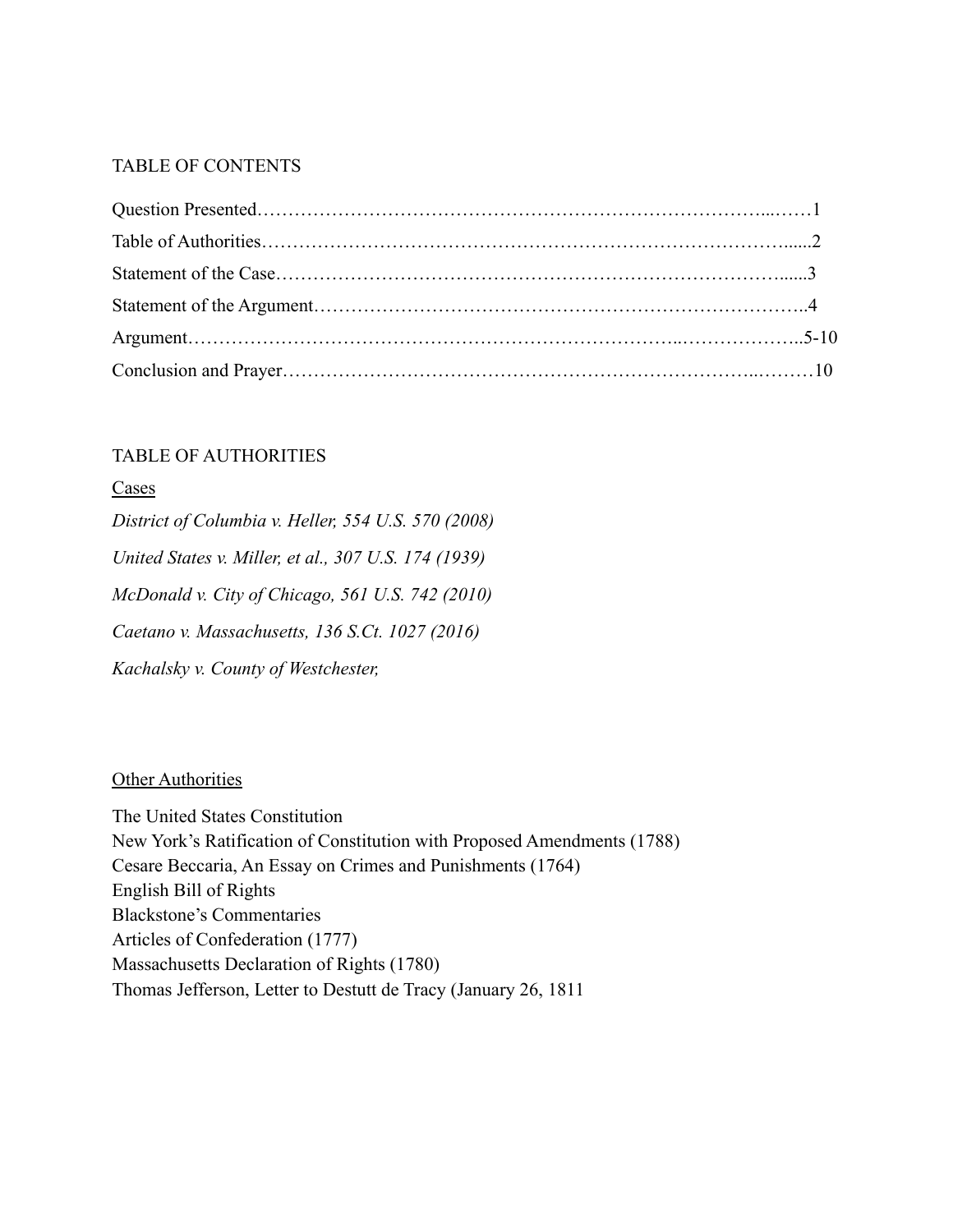#### **Statement of the Case**

In New York, the law states that law-abiding individuals must request licenses to legally obtain guns and keep them in their households. The resident applying must convince a "licensing officer" for a concealed carry license. This is through displaying good moral character, including, but not exclusive to, the lack of a criminal or mental-illness record, and that "no good cause exists for the denial of the license" under N.Y. Penal Law  $\S$  400.00(1)(a)–(n). Furthermore, N.Y. Penal Law § 400.00(1)(a)–(n) institutes the additional requirement for law-abiding persons to display proper cause before obtaining a secondary concealed carry license (specific towards carrying concealed guns outside households). According to Kachalsky v. County of Westchester, to fit this requirement, applicants must exude reasoning that precedes needs distinguishable from that of the general community or of persons engaged in the same profession.

Robert Nash, a New York resident, applied for a concealed carry license due to the increasing violence in his neighborhood. He was law-abiding, had a good moral standing, and had a clean criminal record. Likewise, Brandon Koch, another law-abiding resident with good moral character, requested a concealed carry license because of self-defense and his "extensive firearm experience." Both men, however, were denied their requests because they did not satisfy the proper cause requirement.

The two contended that this law was inappropriate as there was proper cause that validated their need to have concealed carry licenses. Initially, the United States District Court for the Northern District of New York dismissed the case because they lacked a distinguishing need. They appealed the decision to the Second Circuit, which agreed with this judgment. Then they went on to appeal to the Supreme Court.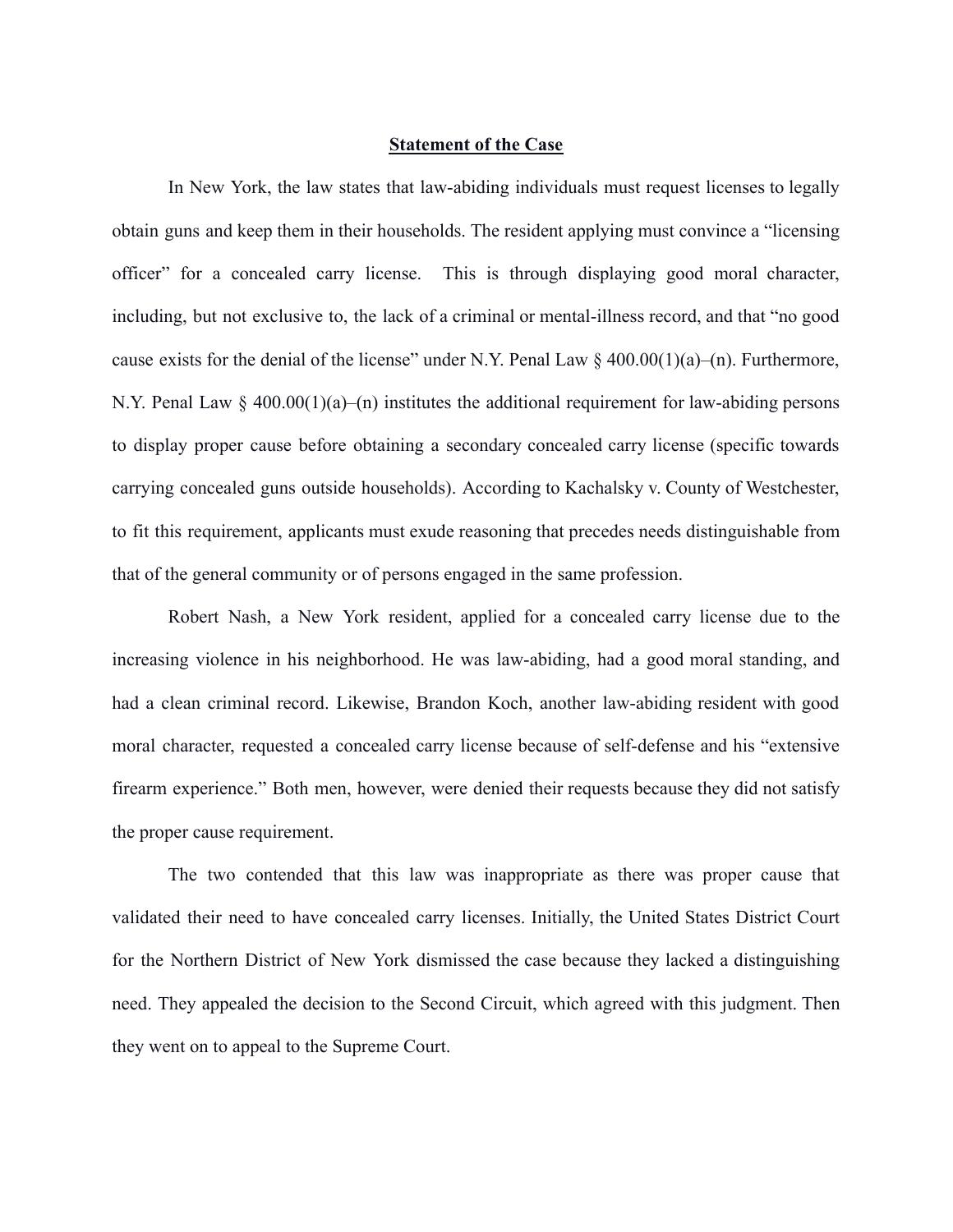#### **Statement of Argument**

We argue that the Second Amendment does not grant states the authority to take away a law-abiding citizen's constitutional right to have a license that allows the keeping and bearing of weapons. Today, the plaintiff will address two main points, the first stating that the government does not meet the strict scrutiny requirements to convert the right of gun ownership and that it does not satisfy the McDonald v. City of Chicago's declaration that the Second Amendment is not a second class right. The 14th Amendment, which prohibits the government from making laws and policies that infringe on the rights, liberties, properties, and wellbeing of Americans, is trampled upon when New York imposes stringent restrictions on people's Second Amendment rights that have requirements that are almost impossible to attain. The next point we will address is the lack of concentration towards the second amendment—insinuating that the Second Amendment is a second-class right. This directly opposes the affirmations established by McDonald v. City of Chicago. The US Constitution elaborates that Americans have the natural right to keep and bear arms. However, New York pushes for its citizens to limit these rights and furthermore display excessive reliance on specific government officials. Though there needs to be a matter of trust between the government and its people, the primary foundation of this country was the strength of its courageous militia, who pursued their right to freedom and protection. Subsequently, today we have two law-abiding citizens who desire to safely bear arms (as said in the Constitution) due to apparent dangers in their communities, and due to having a strong understanding of weapons (similar to militia), rights defended in the Constitution that New York is trying to take away.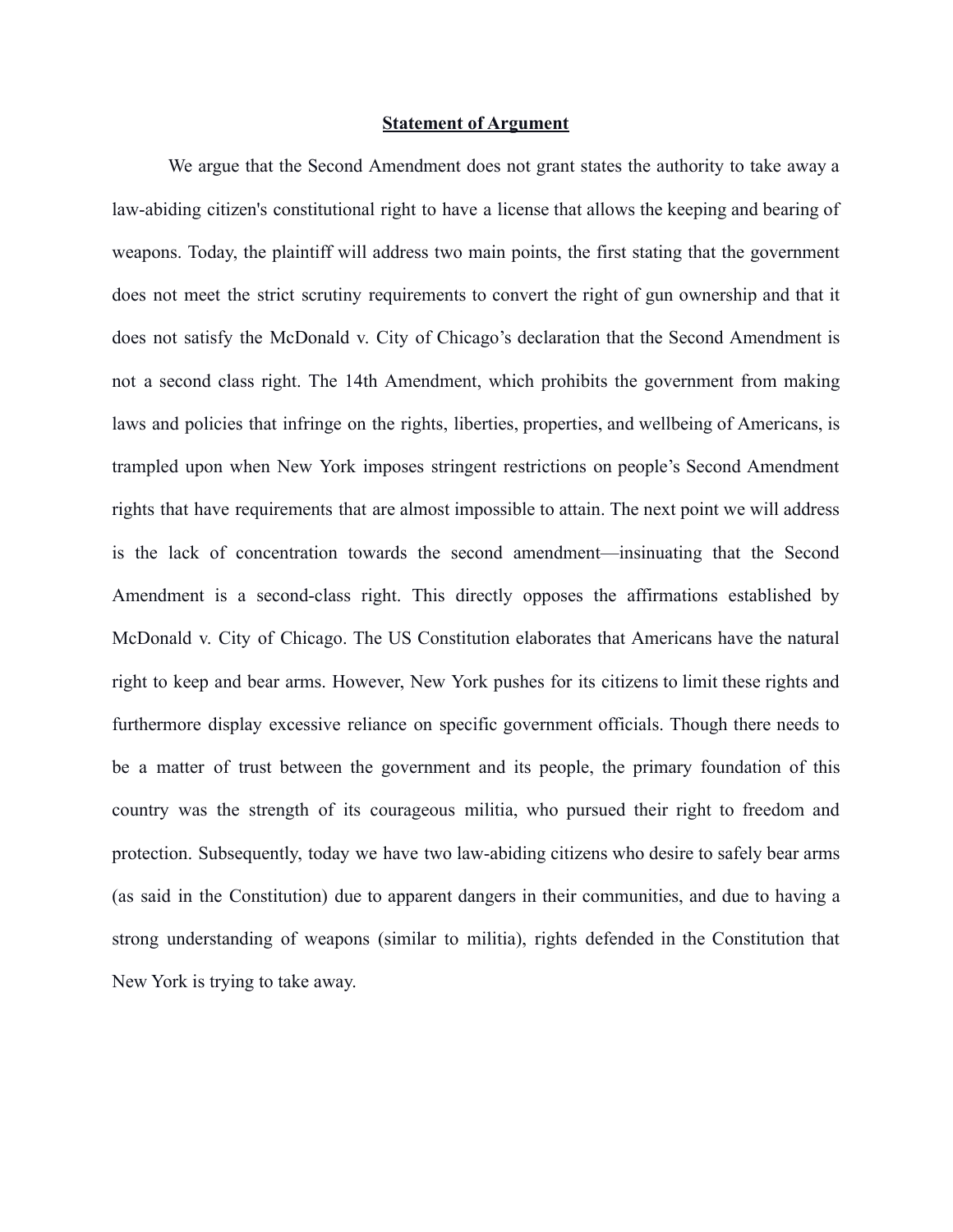#### **Argument**

# **I. The government does not meet the strict scrutiny requirements to convert the right of gun ownership and carriage into a privilege that only very few can experience.**

The Fourteenth Amendment is one of the most pivotal rights in American history. It states that "No state shall make or enforce any law which shall abridge the privileges or immunities of citizens of the United States; nor shall any state deprive any person of life, liberty, or property, without due process of law; nor deny to any person within its jurisdiction the equal protection of the laws." Although it originated to emancipate enslaved African Americans, it now serves as the support for all men—regardless of race, gender, and other differences—whose rights have been infringed upon. From upholding women's rights to preserving gun ownership, the Fourteenth Amendment has been and will continue to be significant. The Fourteenth Amendment has been a foundational document in America's beginning, and the fact that it champions the Second Amendment shows the importance of this right. This amendment didn't always apply to gun rights until McDonald v. City of Chicago. In this Supreme Court case, the plaintiff argued that the Second Amendment should also apply to the states because, like other freedoms granted in the Bill of Rights, it was a liberty that he and other Americans possessed. The court ruled in the plaintiff's favor, making the Second Amendment applicable to states. With this knowledge in mind, the wrongfulness of New York's current gate-keeping of an American right is evident.

According to the Fourteenth Amendment, states are not allowed to make laws or policies that infringe on the privileges, life, and liberty of American citizens. When New York institutes gun-ownership policies that are so stringent that state residents have no hope of ever conceal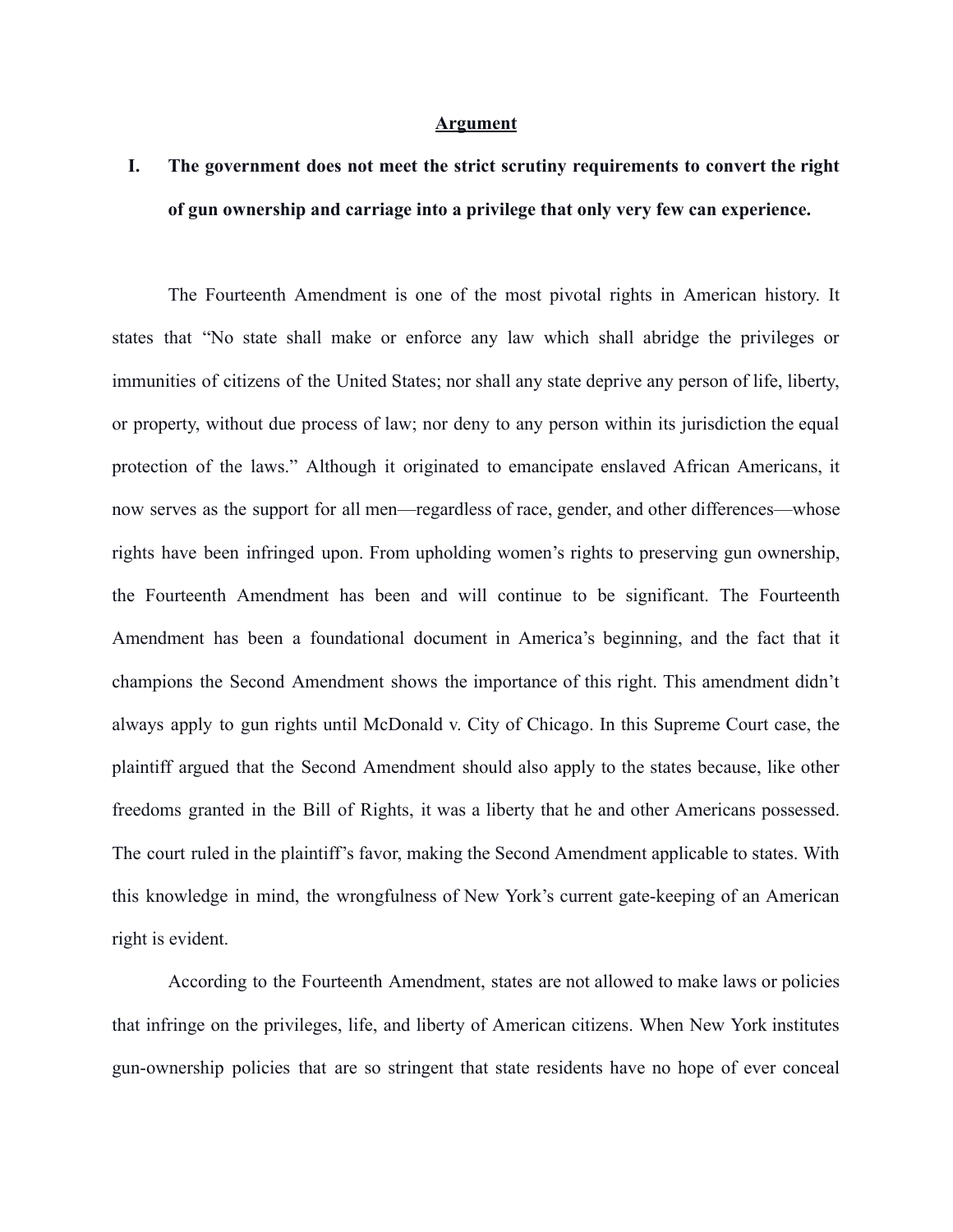carrying a gun, then the tell-tale signs of a state impinging on its residents' rights emerge. New York may argue that it is compliant with the Fourteenth Amendment stipulations because it permits residents to buy and keep guns in their homes. However, this limit to keeping a gun, instead of bearing it, shows that New York is not considering all facets of the Second Amendment. If it were, it would create a flexible system that allowed residents to obtain concealed carry licenses for their protection and peace of mind. Limiting the full expression of a citizen's Second and Fourteenth Amendment rights to only being able to keep their gun at home or hunt is wrong and stifling on the part of the government.

New York may claim to have a compelling governmental interest in this case, but this could not be further from the truth, showing it does not satisfy strict scrutiny. Intermediate scrutiny (which involves an important governmental interest) and rational-basis review (which involves a legitimate purpose) are not applicable to this case either. If New York were truly looking out for the good of its citizens, it would give them the right to protect themselves outside the home, granted that they meet the reasonable requirements. Forcing residents to display some unique or atypical need is simply not a *reasonable* requirement. Purporting to have the interest of protecting New Yorkers from gun violence is simply ludicrous in the face of preventing said New Yorkers from carrying their weapons of self-defense outside the home. In light of this observation, it is no wonder why Cesare Beccaria, in An Essay on Crimes and Punishments (1764), stated that "Laws that forbid the carrying of arms ... disarm only those who are neither inclined nor determined to commit crimes. Such laws make things worse for the assaulted and better for the assailants; they serve rather to encourage than prevent homicides, for an unarmed man may be attacked with greater confidence than an armed one." When New York forces residents to forgo concealed carry because of its implacable requirements, it is putting innocent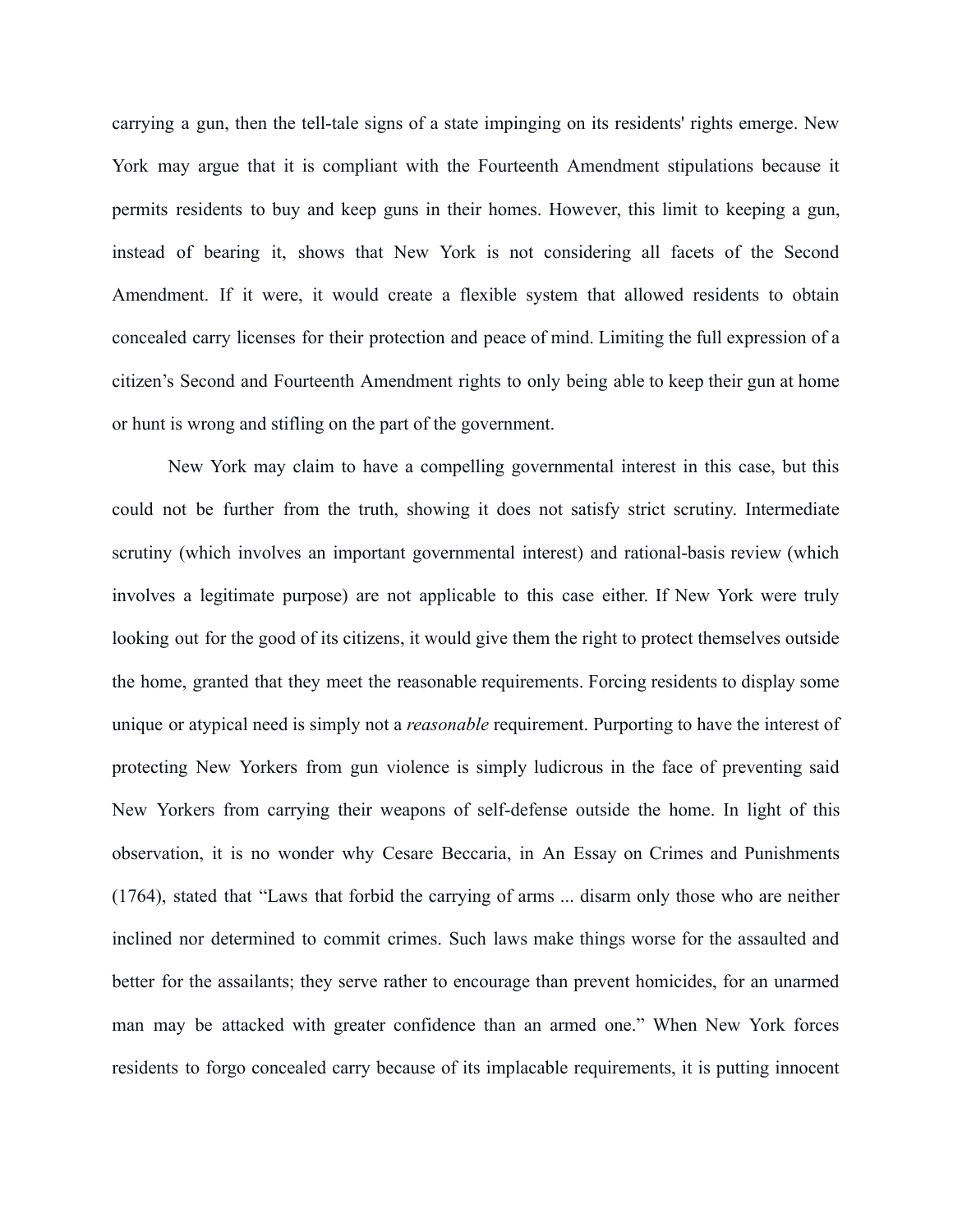civilians, people like Nash and Koch, at the mercy and whims of violent killers, rapists, and thieves that roam the cities' streets. However, this does not enable unauthorized officials without plausible reasons to carry their guns in sensitive places (such as government buildings, studiums, and schools) in which the lives of many innocent individuals could be put at risk. The right to keep arms is not complete without the ability to take those same arms outside the home for personal protection. It is important to note that this same state, during the framing era, proposed amendments to its constitution that would bolster its denizens' Second Amendment rights. New York's Ratification of Constitution with Proposed Amendments (1788) states that "the People have the right to keep and bear arms; that a well-regulated Militia, including the body of the People capable of bearing arms, is the proper, natural and safe defense of a Free State." New York emphasized both the keeping and bearing of arms. It must have seen, then at least, the value of affording its residents the protection they needed. Its current desire to despotically decide who gets to own a gun or not, despite the Second and Fourteenth Amendments granting citizens the inalienable right to do so, is a dilemma that should be set to rights immediately, for the upholding of justice, safety, and protection.

## **II. New York's law goes in against McDonald v. The City of Chicago's affirmation that the Second Amendment is not a second-class right.**

The Second Amendment declares that "a well regulated Militia, being necessary to the security of a free State, the right of the people to keep and bear Arms, shall not be infringed." Under the word-for-word text, citizens have the right not only to keep arms but bear them. The opposing view may argue the definition of bearable arms— debating that bearing items involves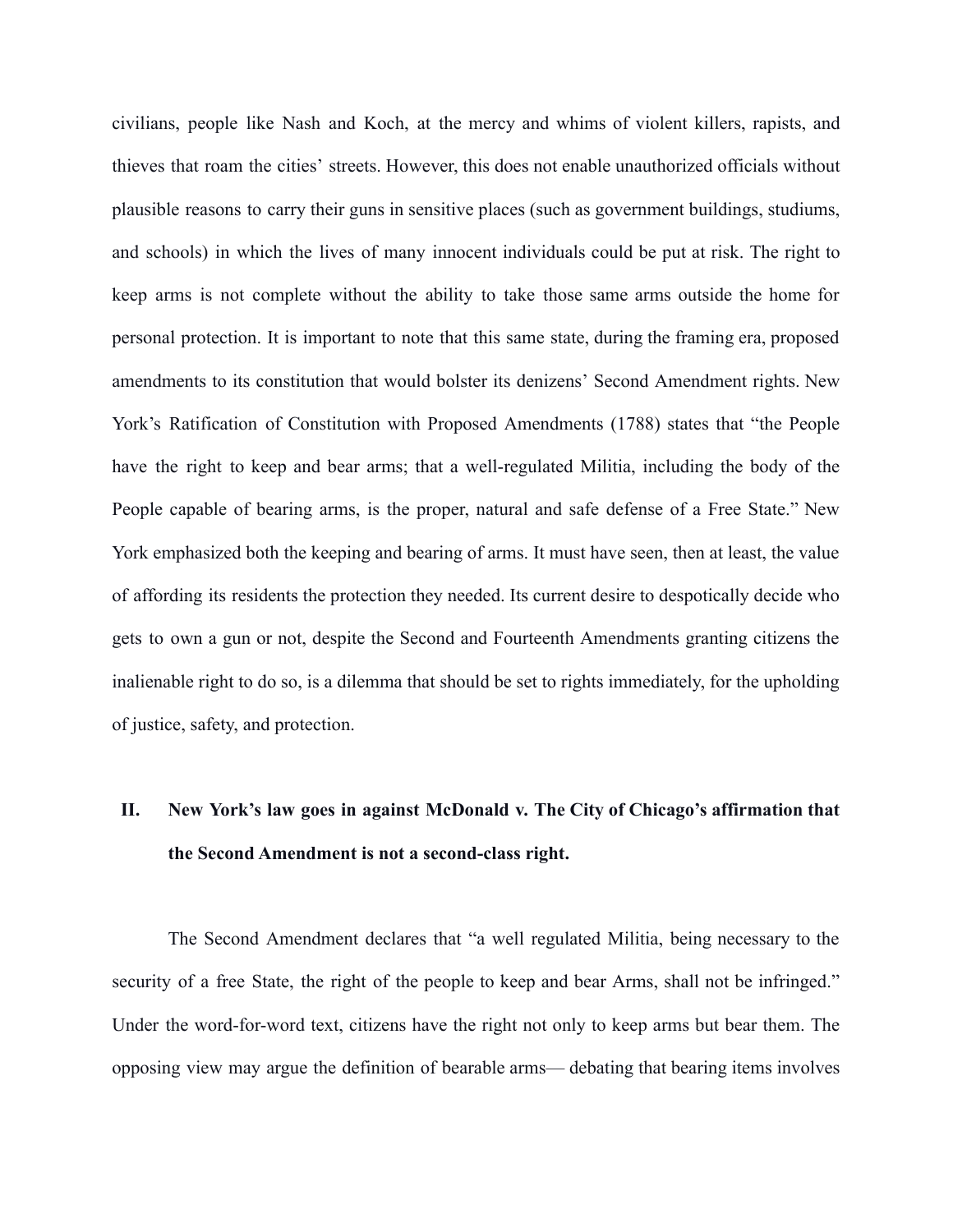having them in possession at home. However, the constitution distinctively distinguishes between keeping and bearing arms. Furthermore, under this very court, specifically District of Columbia v. Heller, there is already an established meaning of bearable arms. District of Columbia v. Heller, 554 U.S. 570 (2008) states that any "weapon of offence" or "thing that a man wears for his defence, or takes into his hands," that is "carried for the purpose of offensive or defensive action" is considered to be a bearable arm. The text never states that arms stay strictly in homes but instead carry in their persons, including self-defense that is not exclusive in the household. The court case acknowledges the individual right to possess and carry weapons in confrontation. An individual has a constitutional right to defend themselves if they feel threatened. Suppose this freedom to protect themselves becomes strict scrutiny that heavily restricts well-natured citizens; their safety is entirely out of their hands and forced upon the palms of soldiers lacking these restrictions. This enforcement would only violate the core reason for creating the Second Amendment in the first place.

America's foundation builds on righteous groups of citizens who left their homes to defend themselves and their loved ones for this land, in other words, a militia. English proved a reason for a government's prone usage of soldiers as a means of oppression. Groups of militia and well-trained citizens respectfully used weapons to exude their natural right of self-defense. Today, we are stripping away a law-abiding citizen's right to self-defense and forcing utmost reliance on governments that fail to save and protect every individual. Such was the case in Caetano v. Massachusetts. Caetano was only able to protect herself from her oppressor because she bore arms. When Massachusetts found that Caetano carried arms, Massachusetts tried her; however, our Supreme Court found Caetano to be in favor. Caetano used her right to self-defense that protected her from harm, with a government that desired to seize this right away.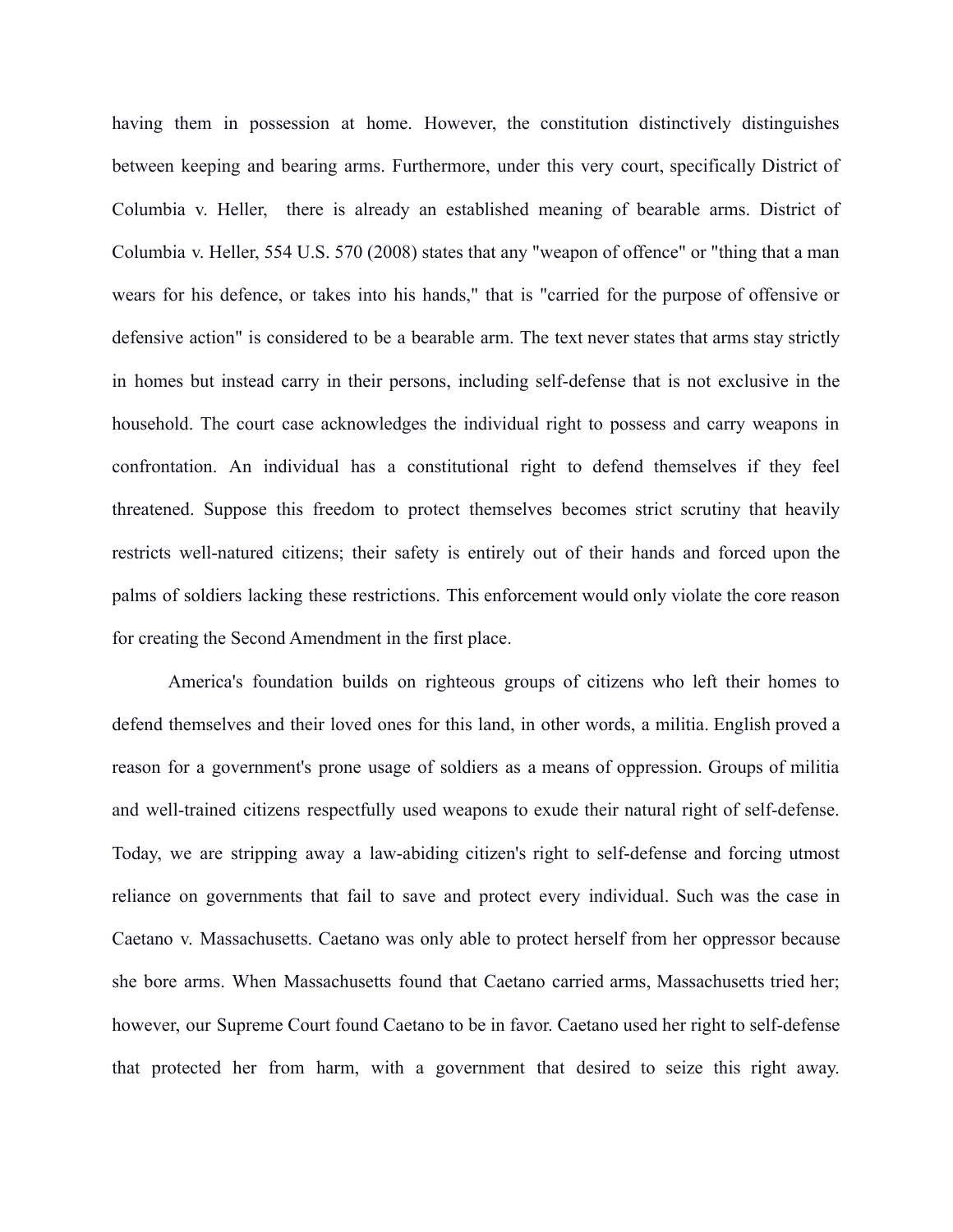Furthermore, if Caetano did not have the stun gun, she wouldn't have scared her predator. Justice Alito wrote: "if the fundamental right of self-defense does not protect Caetano, then the safety of all Americans is left to the mercy of state authorities who may be more concerned about disarming people than about keeping them safe."

Nash, Koch, and various New York citizens are just like Caetano. Nash's environment is evidently becoming more crime-infested. However, New York law denies his gun license because there is no apparent "special need." According to the constitution, if there is a need for self-defense, a natural-born citizen can use their right to self-defense. New York is transparently not working to decrease these increasing robberies, and citizens can not protect themselves because everyone is getting robbed according to the "special need" criteria.

Koch exudes the meaning of a militia, with his background with firearms similar to the same citizens we hail as heroes in founding our country. The core framework of the United States, the Articles of Confederation, states ". . . but every State shall always keep up a well-regulated and disciplined militia, sufficiently armed and accoutered, and shall provide and constantly have ready for use, in public stores, a due number of filed pieces and tents, and a proper quantity of arms, ammunition and camp equipage." These militias were seen as heroes, as evidenced in this founding document, however people like Koch are now rejected. Both citizens have proven to be law-abiding citizens and have filled strict requirements proving that they have the conditions to keep and bear arms safely. Yet through a licensing office's general and ambiguous judgment, they are deprived of their rights.

Both Nash and Koch understand and respect their rights, thus asking for a concealed carry license rather than an open carry license which would inappropriately incite unnecessary panic and discomfort in their communities. Furthermore, a concealed carry license would work